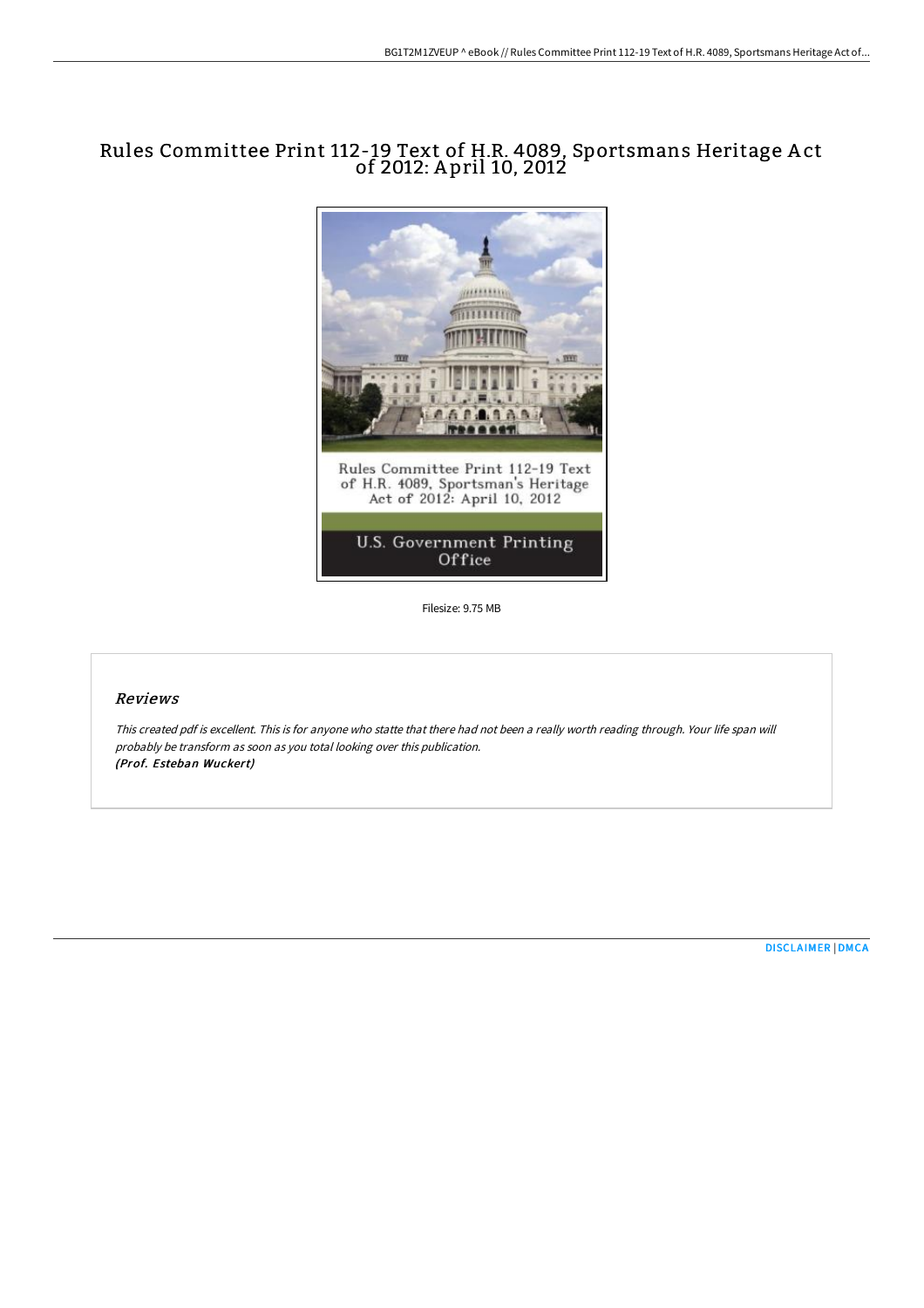### RULES COMMITTEE PRINT 112-19 TEXT OF H.R. 4089, SPORTSMANS HERITAGE ACT OF 2012: APRIL 10, 2012



Bibliogov. Paperback. Book Condition: New. This item is printed on demand. Paperback. 24 pages. Dimensions: 9.7in. x 7.4in. x 0.1in.The United States Government Printing Office (GPO) was created in June 1860, and is an agency of the the U.S. federal government based in Washington D.C. The office prints documents produced by and for the federal government, including Congress, the Supreme Court, the Executive Office of the President and other executive departments, and independent agencies. Congressional Committee Prints are publications issued by Congressional Committees that include topics related to their legislative or research activities. The prints are a fine resource for statistical and historical information, and for legislative analysis. The topics of these Prints vary greatly due to the different concerns and actions of each committee. Some basic categories of Congressional Committee Prints are: situational studies, draft reports and bills, hearings, directories, statistical materials, investigative reports, historical reports, confidential staff reports, and legislative analyses. This item ships from La Vergne,TN. Paperback.

Read Rules Committee Print 112-19 Text of H.R. 4089, [Sportsmans](http://techno-pub.tech/rules-committee-print-112-19-text-of-h-r-4089-sp.html) Heritage Act of 2012: April 10, 2012 Online ⊕ Download PDF Rules Committee Print 112-19 Text of H.R. 4089, [Sportsmans](http://techno-pub.tech/rules-committee-print-112-19-text-of-h-r-4089-sp.html) Heritage Act of 2012: April 10, 2012